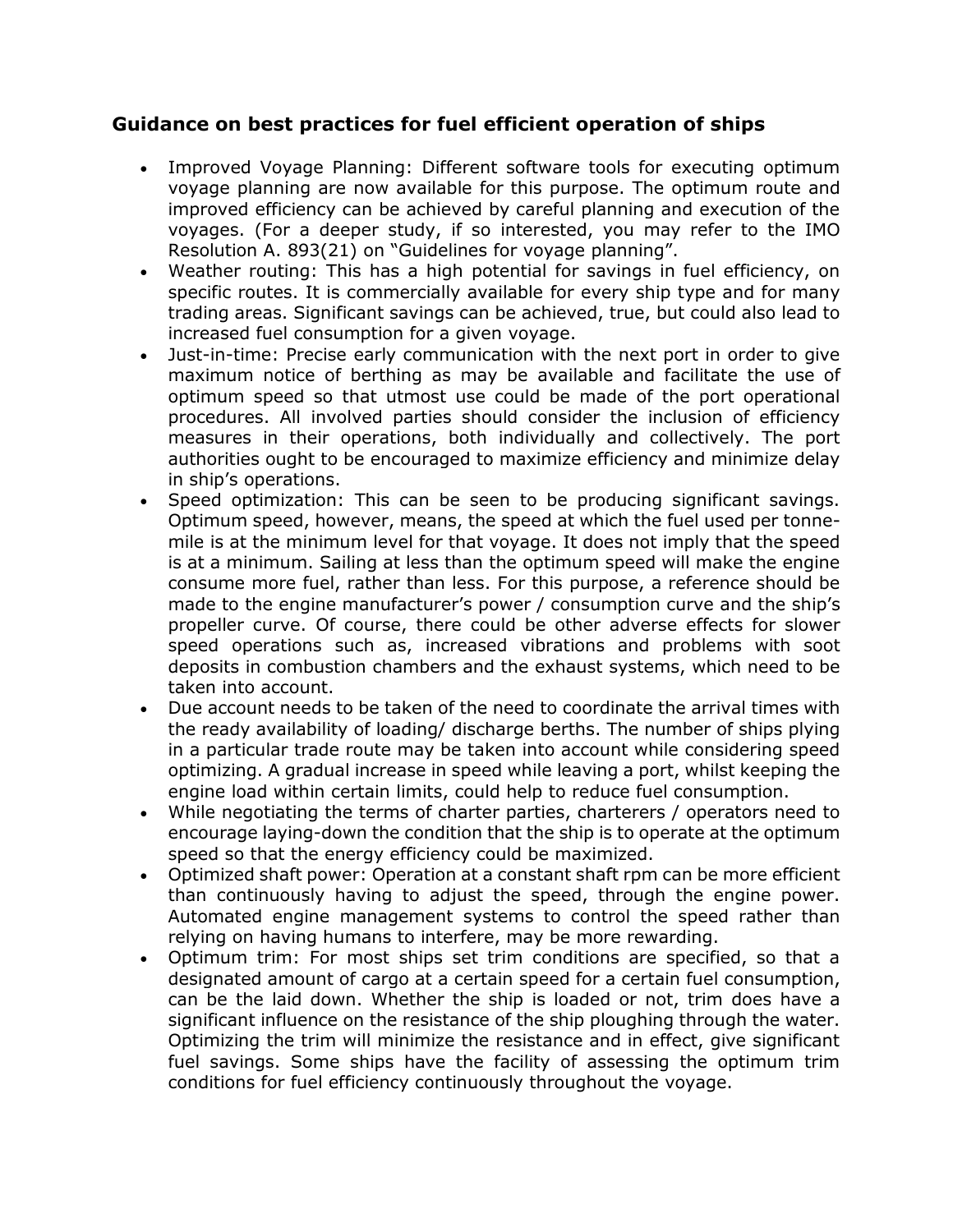- Optimum ballast: The ballast ought to be optimally adjusted(by referring to the Ballast Water Management Plan of the vessel for ascertaining the limits and conditions if any), by taking into consideration the need for complying with the optimum trim and the steering conditions for the ship. This is possible by adhering to good cargo planning practices. Ballast conditions have a good bit of impact on the steering conditions and the autopilot settings. After all you need to bear in mind that less ballast water does not necessarily imply the highest efficiency.
- Optimum Propeller and Propeller inflow considerations: Improvements in guiding the water in-flow to the propeller by way of fins and / or nozzles could increase the propulsive efficiency power and reduce the fuel consumption. It however ought to be borne in mind that the propeller plays a major role, though not the only role, in the propulsion train and a change in propeller in isolation may not have an effect on the fuel efficiency and, on the contrary lead to a rise in fuel consumption.
- Optimum use of rudder and heading control systems(auto-pilots): Better course control through less frequent and less frequent and smaller corrections will reduce the losses due to rudder resistance. An integrated Navigation and Command System can achieve good amount of fuel savings by reducing the distance veered out from the required track. Retrofitting of more efficient auto-pilots to the existing ships is indicative of adding to the fuel economy of the ship. However, during excessive maneuvering (i.e. say approaching ports), it is difficult to use the autopilot efficiently since, the rudder has to quickly respond to the bridge-commands. Besides, retro-fitting with "twist-flow" rudders (having improved rudder blade design) have also shown promising results with respect to increase of energy efficiency.
- Hull Maintenance: Docking of the vessel ought to be integrated with the ship operator's ongoing assessment of the ship's performance. Power lost in overcoming the ship's hull resistance can be overcome by new-technology (self-polishing coatings) coating systems, possibly in combination with cleaning intervals. Other steps to be taken for increasing fuel efficiency include, regular in-water inspection of the hull condition; propeller cleaning and polishing; removal and replacement of the underwater paint systems to avoid the increase of hull roughness. It may be remembered that smoother the hull, the better the fuel efficiency of the vessel
- Propulsion systems: The use of marine Diesel engines gives a high thermal efficiency, say about 50%, which can only be exceeded by fuel cell technology which, has an average 60% thermal efficiency on account of its systematic minimization of heat and mechanical loss. The latest intelligent marine Dieselengines do also provide a rise in energy efficiency. Staff operating these engines would however require training for getting optimum returns out of these propulsion systems. Maintenance of the propulsion system as per the manufacturer's instructions as incorporated in the company's planned maintenance schedule, will also contribute towards maintaining the efficiency. Additional means to improve the engine efficiency may include, use of fuel additives; adjustment of cylinder lubrication oil consumption; valve improvements; torque analysis and automated engine monitoring systems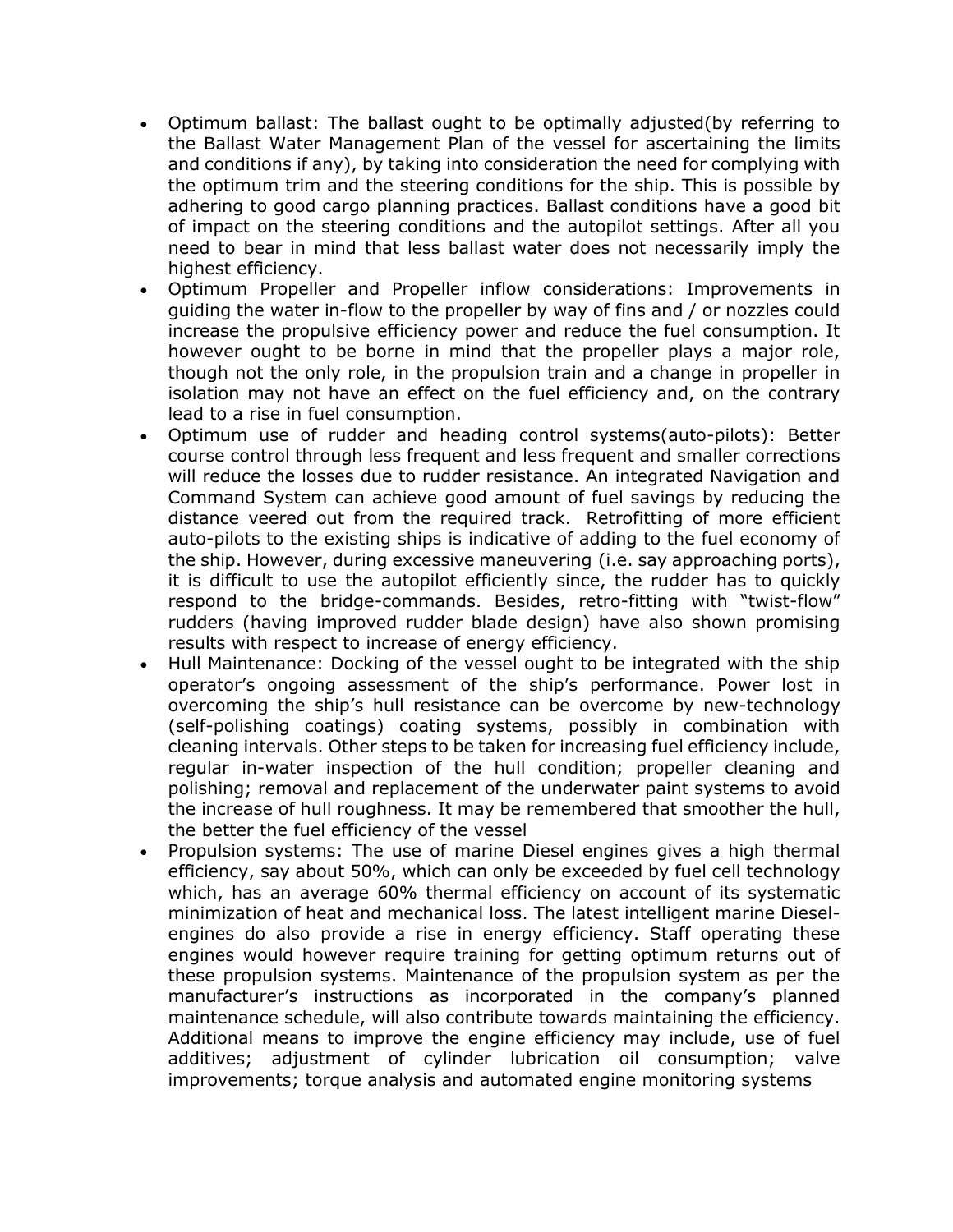- Waste heat recovery: Waste heat recovery systems use the thermal heat losses from the exhaust gas for either electricity generation or additional propulsion with a shaft motor. Shipbuilders ought to be encouraged to use new technology into their designs.
- Improved fleet management: Better fleet planning will help in more fruitful utilization of fleet capacity. As an example, if the fleet utilization can be scheduled properly, the wastage incurred in having to undertake long ballast voyages can be reduced to a minimum. Charterers can promote efficiency accordingly by making use of such advanced planning. This can be related to the philosophy of "just in time" arrival.
- Improved Cargo Handling: Efficiency of cargo handling has a direct bearing on minimum port stays and thereby optimum usage of the ship, which yields greater fuel efficiency. Since cargo handling is in the control of ports and stevedores, necessary coordination with them helps in smoother cargo operations vis-a-vis the overall operation of the vessel.
- Miscellaneous Energy Management: An assessment of the electrical appliances on board can identify the source for gains in fuel efficiency. Thermal insulation is a means of saving energy. In some ports, shore-power may be available for specific types of ships, which help in improving the air-quality in the port area. If the shore-power is carbon efficient, it gives net fuel efficiency benefits. Therefore, ships need to utilize shore power as far as practicable, while alongside.
- Fuel Quality: Using of contemporary alternative fuels may be favorably considered as a  $CO<sub>2</sub>$ -emission reduction method. However, readiness of availability of such fuels will govern the extent of their usage.
- Miscellaneous measures : (i) Efforts are to be made for using fuels of improved quality so that the amount of fuel required to provide a specified power output is reduced; (ii) Wind assisted propulsion is also suitable for consideration; (iii) Other renewable energy-sources such as solar(or photo voltaic ) cell technology has improved over the years, may be contemplated for on-board usage as feasible; (iv) A computer software may be developed for precise calculation of fuel consumption and the establishment of emissions footprints. This will help to optimize the ship-operations and in effect will enable the setting of goals for improvement of fuel efficiency and tracking of the progress made in that aspect.
- Compatibility measures: Practices used for ship operations, ought to be area and trade dependent and, likely to require the agreement and support of a number of stakeholders if they are to be utilized most effectively.
- Age and operational service life of a ship: All the measures mentioned under this guidance of best practices are meant to be cost-effective, particularly considering the high oil prices. Under the circumstances, measures considered earlier as unaffordable or commercially unattractive, may now be feasible and worthy of fresh consideration. In considering these measures, the remaining service life of the ship and the extrapolated price of fuel, if possible, need to be factored.
- Trade and sailing area: The guidance given in the foregoing is very likely to be dependent on the trade and sailing area of the vessel, which in turn could depend on the vessel's charterer's requirements. An example is the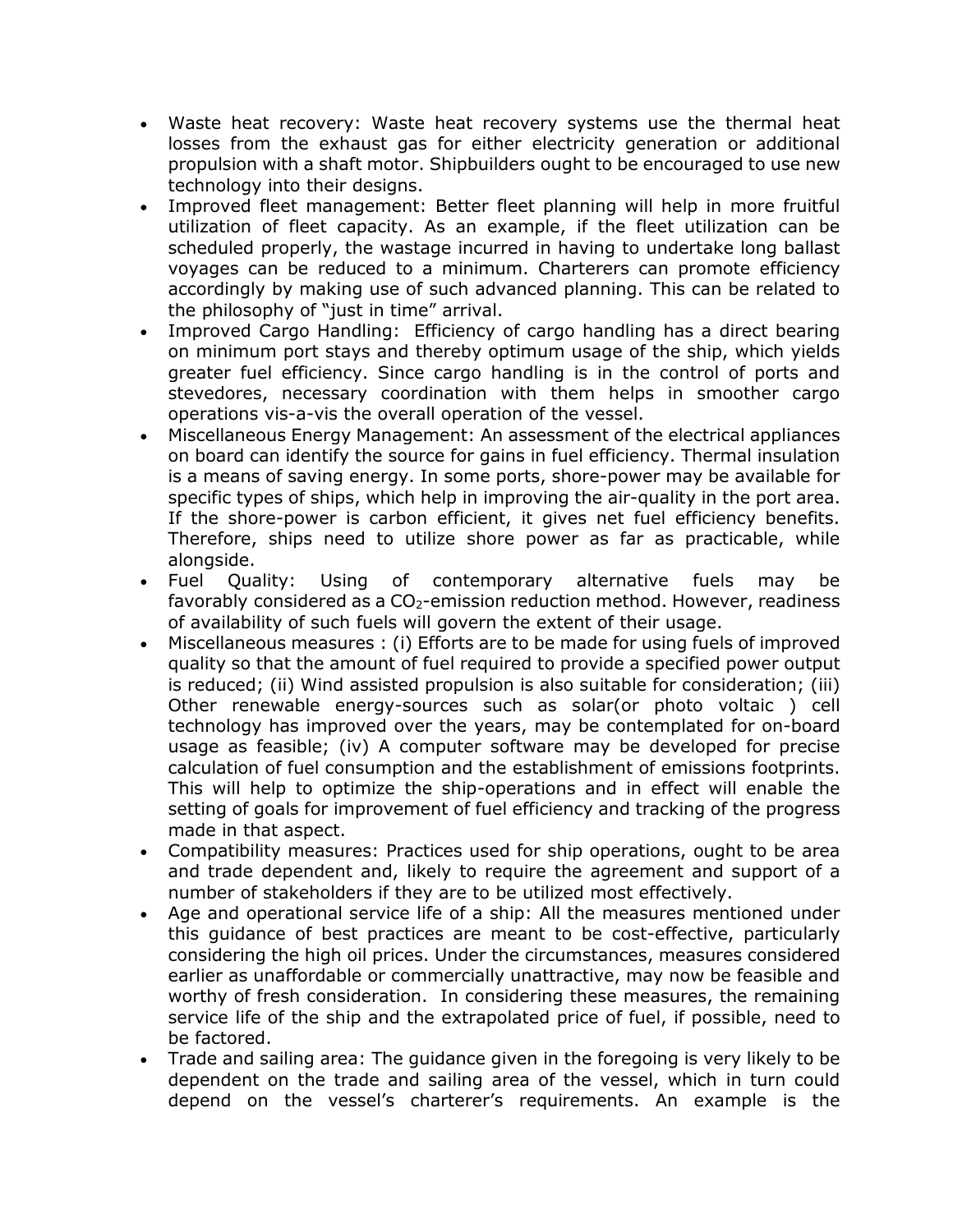unsuitability of wind-enhanced power-sources, for use in the case of short-sea shipping, which generally sail in areas with high traffic densities or in restricted waters. Another aspect is that the oceans of the world and seas, each have their individual characteristics. Therefore, ships designed for particular routes and trades may not obtain identical benefits by adopting the same measures. It may also be possible that some measures will have a greater or lesser effect in different sailing areas.

• The trade a ship is engaged in, may determine the feasibility of invoking the efficiency measures under consideration. As an example, conventional cargo carriers may choose different method(s) for improving the energy-efficiency as compared to those related to OSVs or seismic survey vessels or dredgers etc. The length of the voyage, along with, the relevant trade-specific safety precautions, are of importance. The pathway to the most efficient combination of measures will be unique to each vessel, and ought to be within the reach of the shipping company.

## **Machinery Operational Optimizations**

- Main Engine to be maintained as per manufacturer's instructions in the PMS schedule. Condition monitoring of the main engine performance is a very important tool to maintain high efficiency.
- Controlled reduction in the consumption of specified cylinder oils (assuming the availability of a variable cylinder oil injection system for the engine) in accordance with the maker's instructions for the applicable fuel quality and sulfur content, will result in cost savings, cleaner engines and some reduction in emissions.
- Using a better quality / higher grade of fuel can lead to an improvement in engine efficiency and prevent degradation. The bunker-fuel manufacturers, in pursuit of reducing the levels of sulfur in the bunker fuel, are required to use catalytic fines which are small, highly abrasive particles. These need to be guarded against. Optimum usage of heavy fuel oil and lubrication oil purifiers do reduce wear in the Diesel engines. The most economical amount of bunker may be carried on board. At any cost, mixing of fuels which may not be compatible with each other, should be allowed on board. Such wrong mixing practices may lead to clogged filters and even engine shut down. Fuel bunkered earlier, should as well be consumed earlier, so that dropping-out of the solids in the fuel leading to clogged filters is avoidable.
- Fuel oil additives in some cases improve the combustion characteristics, over all engine performance and the efficiency, as per the manufacturer's advice.
- Installation of a speed / power control unit for the engine room fans or / and pumps is liable to reduce the electrical energy demand, particularly when these units are not required to be operated at their full speed rating.
- Non-essential machinery and equipment not affecting daily safety must be stopped whilst the vessel is in port and at sea, to reduce the load on the generators.
- Short-cycling of the main air-compressors should be avoided by reducing the leakages of compressed air in deck and in the engine room. This will not only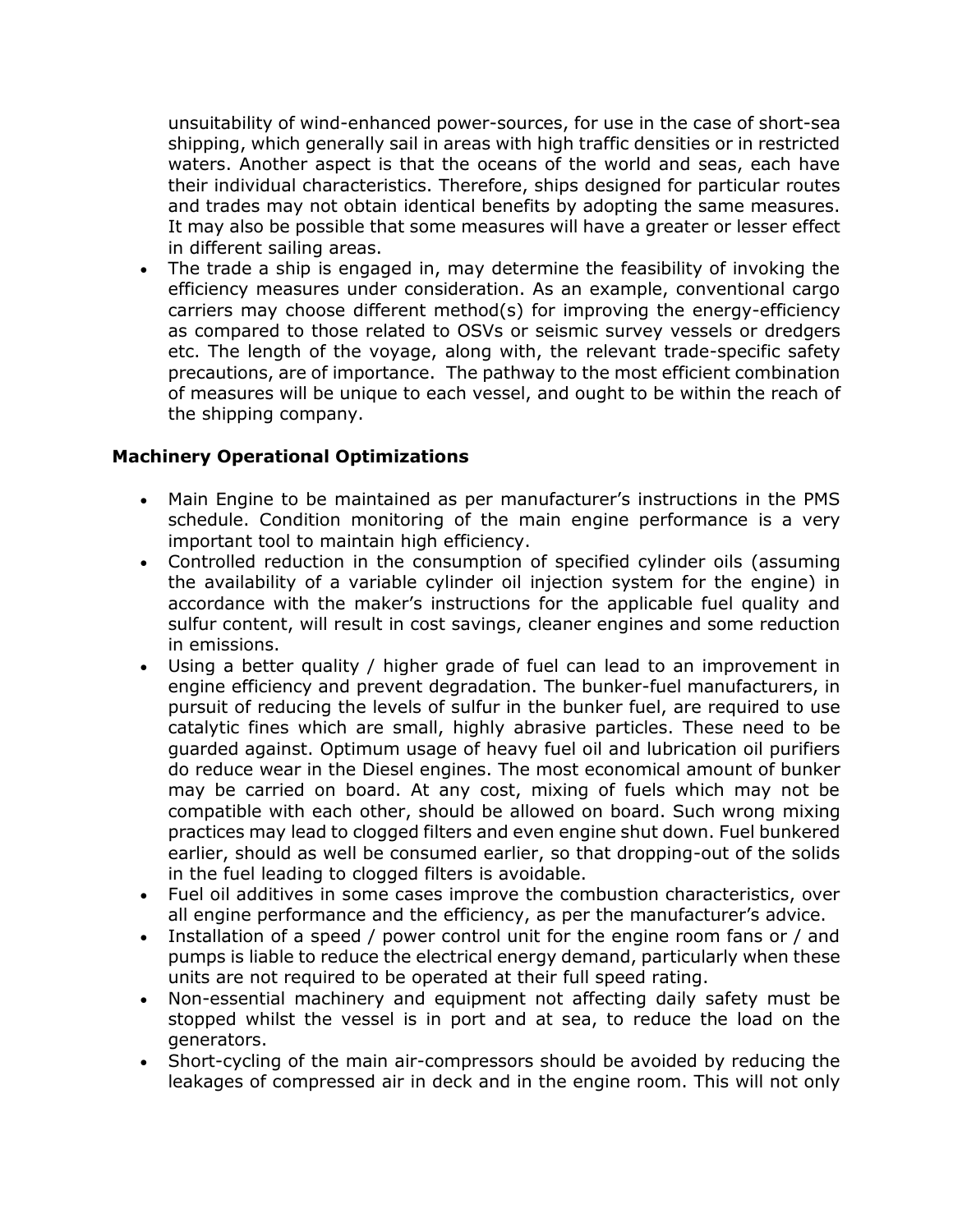reduce the load on the generators, but also bring down the maintenance costs of the air- compressor.

- Since malfunctioning steam-traps can cause big energy losses, these need to be maintained properly.
- Steam leakages are to be rectified
- Composite boilers may be used during anchorages and such other opportunities. Starting of the auxiliary boilers much in advance of their actual needs, must be avoided.
- Practice of steam-dumping should be brought down to a minimum.
- Steam tracing may be used, but prudently.
- Bunker tank heating may be optimized
- All lagging of valves / pipes are to be duly maintained to minimize energy loss.
- Exhaust gas economizers are to be properly soot-blown so that their efficiencies can be maintained. Besides improving the energy efficiency, this also leads to prevention of exhaust gas boiler fires. Cleanliness of the economizers can be monitored by measuring the exhaust gas temperature difference and the pressure-drop across the economizers. Water-washing should be scheduled during major repairs.
- While draining of fuel oil tanks, only water is to be drained out and not the fuel.
- Fuel oil combustion equipment (say, injectors) is to be maintained in proper condition.
- Number of Engine room ventilator fans running needs to be regulated, especially during the cooler atmospheres.
- In ports / anchorages, temperatures of the main engine jacket water / bunker tanks / fuel oil of main engine needs to be regulated so that the load on the composite boiler sufficiently low.
- Ballast pumps, fire pumps etc. should not be run unnecessarily from sea to sea. After "finished with main engines", lubricating oil pump, camshaft lubricating oil pump etc. should be shut-off after some time.
- Fresh water hydrophore tanks are to be properly charged to prevent cuttingin / cutting-out of the hydrophore pumps.
- Correct amount of the draft-air for the combustion demand should be ensured so that the thermal efficiency of the oil-fired boilers is improved. Too much air, as you know, will cool the boiler and bring down the thermal efficiency.
- Power supply for the mooring winches and windlass is to be switched off from the engine room when not in use. Hydraulic motors should not be run, unless required. Hydraulic leakages must be rectified to ensure efficient functioning of the equipment.
- On oil tankers, if the sensing / sampling lines are not clear, obstructions by way of dirt / condensation in the lines prevent free flow of the sample to the analyzer which shall be truly representative of the atmosphere to be monitored (e.g. the inert gas flowing to the cargo tanks). This is liable to cause fuel wastage as the operating engineers may increase the load on the boiler to produce better  $O<sub>2</sub>$ .
- For oil tankers, if loading is in operation, the ballast pump is required to run for de-ballasting of the tanks. If the steam-turbine driven ballast pump is running, the auxiliary boiler must be required to run. If the auxiliary boiler is